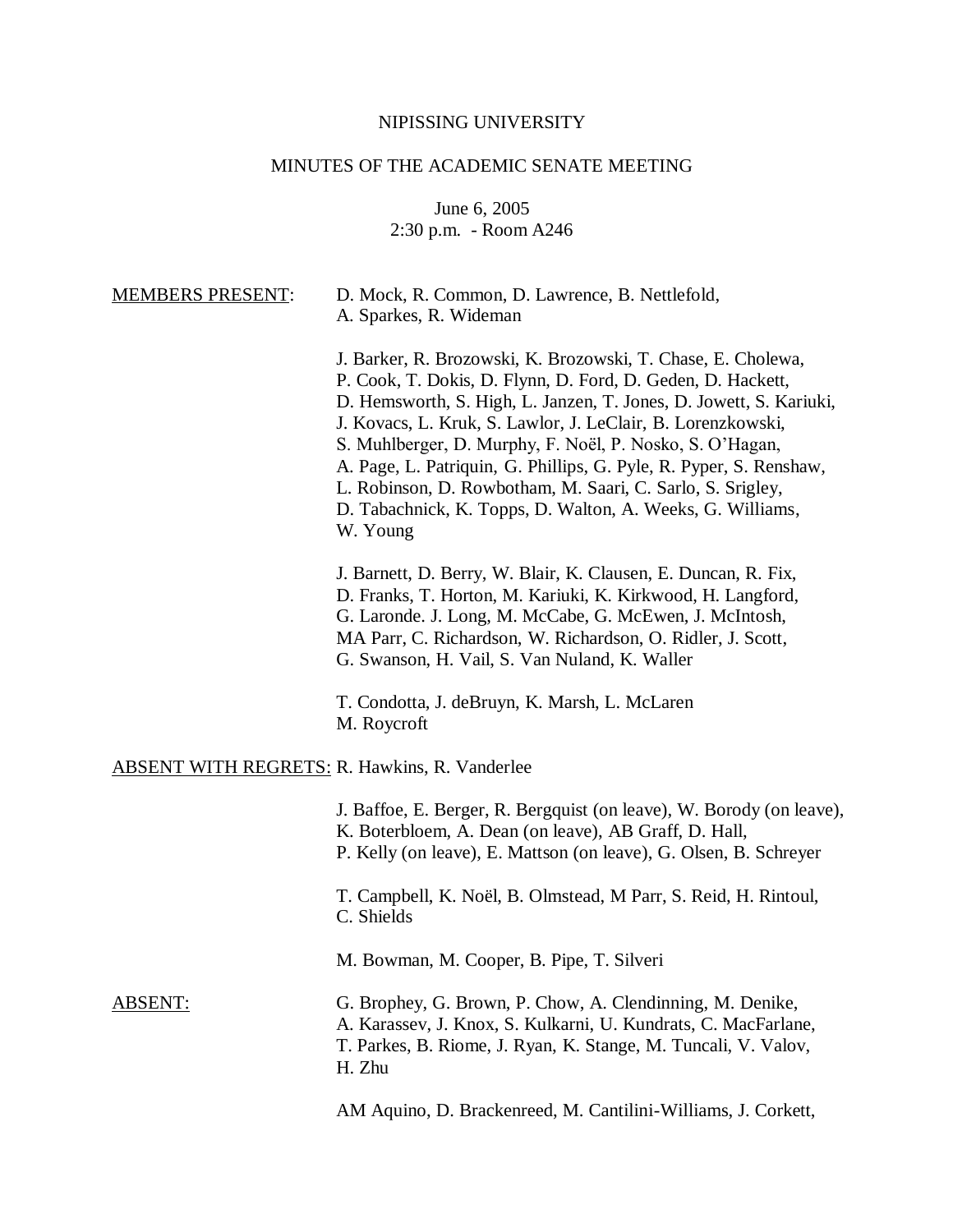|            | L. Frost, C. Harvey, P. Joong, L. Keuhl, A. Le Sage,<br>J. Mroczkowski, J. Price, C. Ricci, T. Ryan, R. Weeks                                             |
|------------|-----------------------------------------------------------------------------------------------------------------------------------------------------------|
| GUEST:     | A. Fera                                                                                                                                                   |
| MOTION #1: | Moved by W. Blair, seconded by A. Page that the minutes of the regular<br>meeting of the Academic Senate dated May 13, 2005 be adopted.<br><b>CARRIED</b> |

## ANNOUNCEMENTS

The President began his announcements by stating that this was a week of celebrations as over 1200 students would be graduating. This is the largest group of graduates in the history of the university. To help our students celebrate their success, he encouraged as many senators as possible to attend. A total of six people will be given honorary degrees during these five convocation ceremonies.

Senator Mock reminded senators that the provincial budget was released on May 11. It was the first budget in 40 years which made post-secondary education a priority. A total of \$6.2B additional dollars will be injected into the post-secondary system over the next four years, with \$192M this upcoming year targeted specifically for financial aid for students. Graduate programming is becoming a high priority as \$220M is earmarked over the next four year period. This is a good news budget for Nipissing as it will finally address the issue of unfunded BIUs and will assist our students who have the highest use of financial aid in the province. Once the money details are known, a supplementary budget will be issued in August. The President also stated that when the new funding formula is established, it will be based on enrollment, and it is believed that next year will be used as part of the benchmark. Senator Mock also discussed the possible changes in BIU values with students in four-year programs being worth more. With more than 40% of our students enrolled in three-year degree programs, the largest proportion in Ontario, we are financially at a disadvantage in this area.

On May 19, with the mayor in attendance, Senator Sarlo released his economic impact study to the local media. A total impact of \$93M into the local economy is realized. Senator Mock indicated that having a university in the city also results in cultural, social and academic spin-offs. On May 24, MPP Monique Smith was on campus to announce funding in the amount of \$1.27M for deferred maintenance and \$790K for graduate student endowment.

The President expressed his delight that Vickie Paine-Mantha will be the new Vice-President of Finance and Administration, effective September 1. As well, Senator Chase will now commence his duties as interim Vice-President of Academic and Research effective July 1 and Senator Vanderlee has agreed to act as interim Dean of Arts and Science for a period of 13 months. Senator Mock was also pleased that Greg Brown will chair the CRC Definition Committee. Senator Mock stated that the rebuilding of the management team was still ongoing and that he was looking forward to all senior management working together.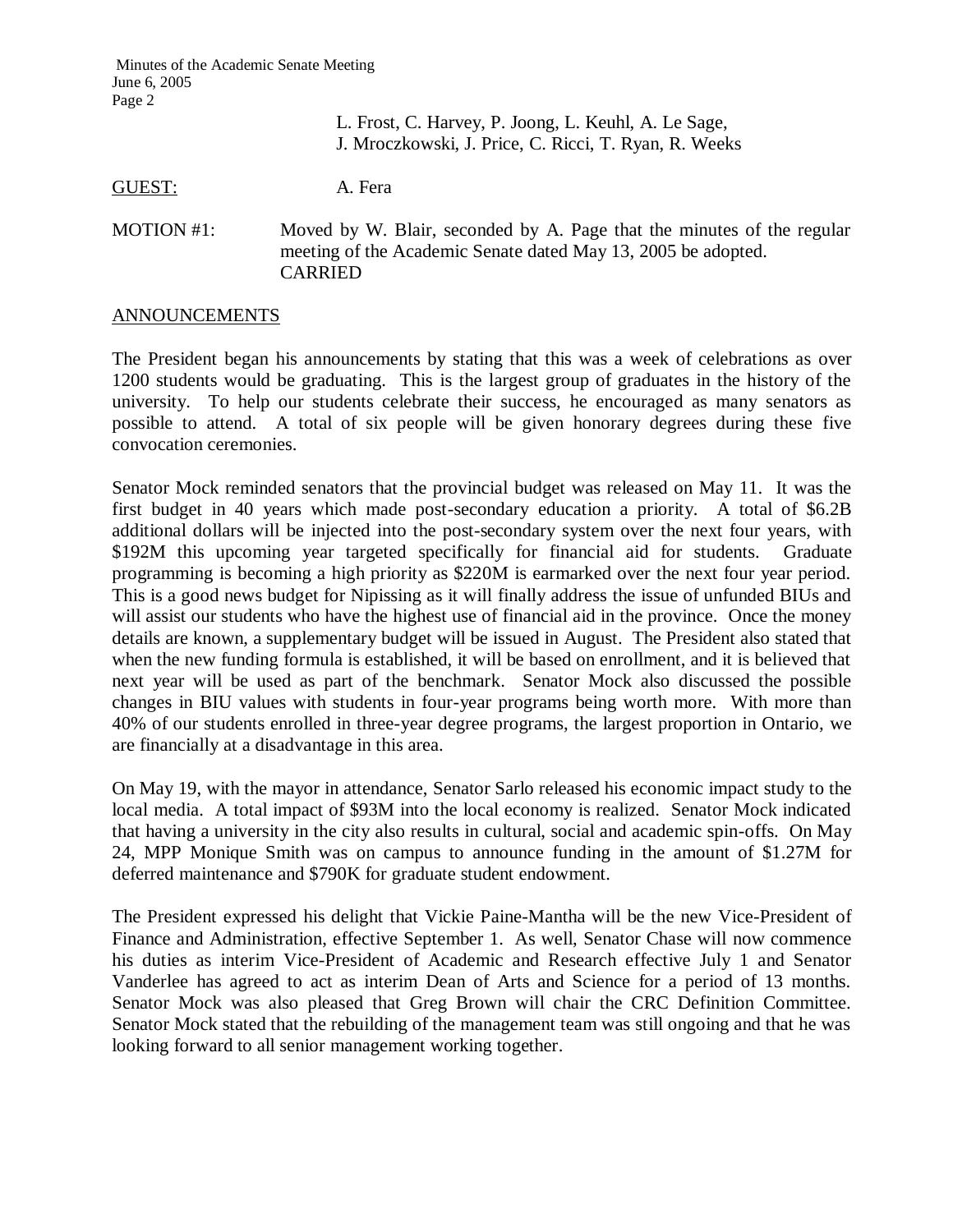Senator Mock thanked everyone who had been making phone calls to high school applicants. Because of full funding, competition in the areas of recruitment and admission will be acute. He stated that we should know shortly what the final first-year enrollment will be for September.

Senator Mock was very pleased with the success of the SSHRC and NSERC scholarship recipients. SSHRC had a 100% success rate (six applicants and six successful recipients) and NSERC had a 100% success rate in Biology and Mathematics.

The Strategic Plan implementation process has begun with the formation of the first task group on the recruitment and retention of faculty and staff. Very shortly, the task groups on academic structure, library, profile building and the recruitment and retention of students will be struck.

Senator Sparkes spoke on behalf of Senator Vanderlee, the interim Dean of Arts and Science, who expressed his pleasure with his new appointment. He looks forward to working closely with the department chairs. Senator Sparkes was pleased to note that five out of the six SSHRC scholarship recipients were from North Bay. He also reported that Senators High and Clendinning each received \$70,000 and \$44,000 SSHRC grants respectively. An NSERC grant valued at \$64,500 was awarded to Senator Parkes.

Senator Sparkes indicated that there were upcoming UPRAC reviews this fall in Philosophy, Classical Studies and Computer Science. In the winter, Nipissing's UPRAC Audit will take place. Senator Sparkes also welcomed senators who were taking on the additional responsibility of department chairs for the first time.

At this time, COU announcements were made by Senator Sparkes. He stated that the province has allocated \$25M for the establishment of Ontario Research Chairs in Public Policy. Eight chairs will be established at a cost of \$3M per chair. This investment will enhance the province's ability to address issues of social importance and economic prosperity.

Senator Common expressed his pleasure that the province has agreed to lift the provisional status for graduating teachers so they may be granted their permanent teaching certificates. The legislation will be rescinded shortly. Recently, at the Ontario Association of Deans of Education meeting, there was discussion about the implementation of a two-year teaching program. Senator John Long was welcomed as the new chair for the primary/junior division.

Senator deBruyn updated senators about the activities of NUSU. NUSU will be hosting a graduation party on Friday, June 10 for the education graduates and on Saturday, June 11 for the Arts and Science graduates. NUSU executive recently returned from the national CFS conference in London. Senator deBruyn was also pleased to inform Senate about OSMOSIS, a leadership seminar being hosted for local high school student councils.

Senator Muhlberger declared that an ad hoc faculty committee was exploring the possibility of a "Great Ideas" program. He invited all faculty to participate in the process.

Senator Lawrence, who is a member of the pension committee, advised fellow senators to take advantage of the visit by the representative from Standard Life who comes to campus once a year.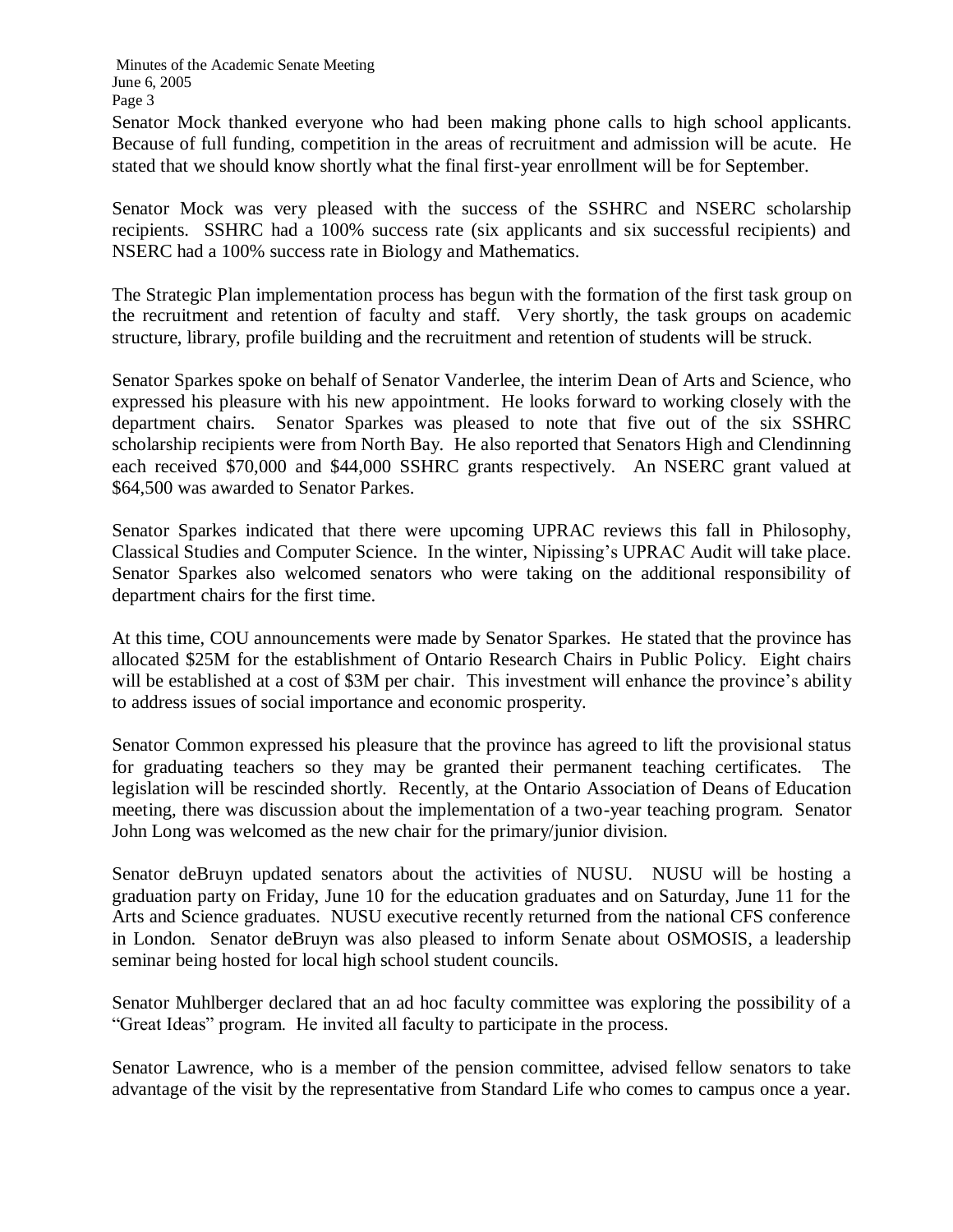He stressed the importance of being familiar with your pension plan and its options and that the Standard Life website was a valuable tool.

Senator Lawrence also commented on the value of encouraging more students to enter the fouryear programs. It was requested that time be set aside at September Senate to discuss this topic.

## QUESTION PERIOD

A number of issues were raised during question period. One concern was the apparent lack of collegial decision-making and specifically who made the final decision there would be a study break in October. There was consensus that a week was required to accommodate the students in the concurrent education program; the concern was that curriculum and course delivery issues should go to Senate and that this decision had not had Senate approval.

It was also discussed that the implementation of the strategic plan must be a transparent process and not primarily centralized with the president. The President responded by stating that the strategic planning process involved hard work by a large group of individuals that represented a cross section of the university community, and that the plan had received approval from both Senate and the Board of Governors. One task group has already been established and several more are being struck this month. He added that he had actively sought volunteers to be task group members and was very pleased with the response. The composition of the various committees would not go to a vote. However, Senator Mock stated he was very conscious of factors such as SSHRC/NSERC, male/female, teaching/research, etc. when forming these task groups. The desire was to create an environment where decisions would be made openly and collegially.

There was apprehension about the appointment of the interim Dean of Arts and Science. The person selected had initially been recruited as chair of the collaborative nursing program. This is the second person to hold this position in the short history of the program. It was felt that nursing is in a vulnerable period as it is still undergoing the accreditation process. Dr. Mock responded by stating that when he arrived at the university, the senior administrative team was already in place. He is in the process of putting a new team together. He feels the new team members bring an ideal combination of experience and fresh ideas to the administration. With respect to the position of chair and director of the nursing program, the decision will be made on how to proceed, in consultation with faculty and with Canadore College.

The process for the review of the reappointment of the Dean of Education was also a contentious issue. There were questions about the process and the short timelines that were established, and the fact that one committee member actively solicited letters of support. The President responded by stating this was a reappointment mandate, not a search, and that he believed the process was open and fair. He also stated that with the new policies recently passed by the Board of Governors, there will be an automatic annual review of senior academic administrators. He reminded Senate that the reappointment committee consisted of seven individuals who collectively report to the President, and that the process was not complete until the President makes the final decision. A comment was also made by a number of senators that representatives on these various committees, as well as any APT forums, must be present at all meetings.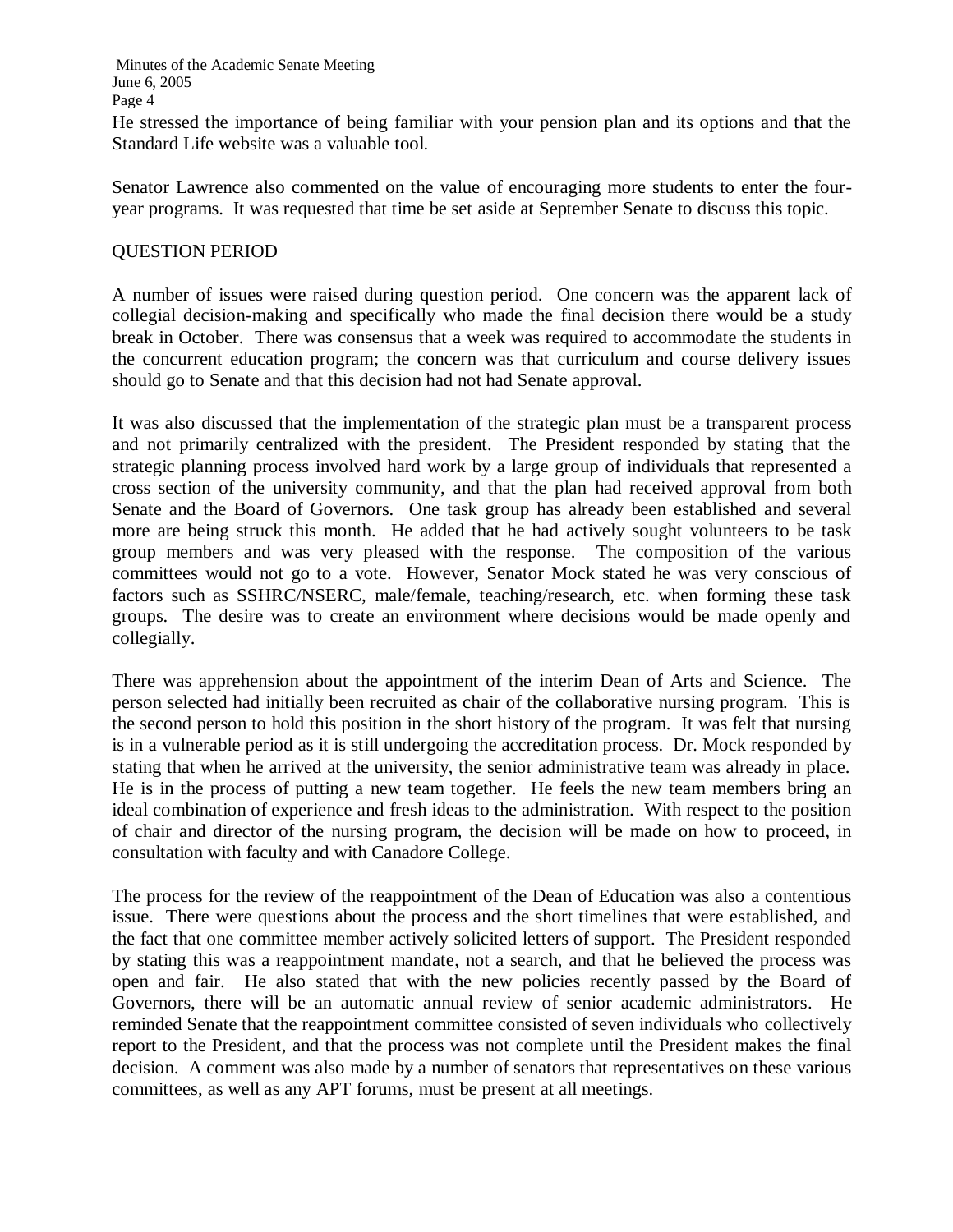A question was raised regarding OCGS documentation that was not made public. This was part of the review of our graduate program. Senator Mock stated he would bring that question back to committee. There was further discussion regarding the OCGS appraisal and whether the report from the consultant was given to the university and what the university's response was. Senator Common responded by stating that the consultant's report was the purview of OCGS and was shared with the graduate committee of this university. It was stamped confidential. However, the final OCGS report is a public document.

A point was raised regarding the possible establishment of a campus in Barrie as this is the largest city in the province without a university. The President responded by stating that in 1999, Nipissing was invited to work with Georgian College in the Barrie area, and the response given at that time was negative. Presently, Windsor, York and Laurentian, the latter with over 800 students, have set up working relationships with Georgian College.

Senator Langford, a Senate representative on the Board of Governors, reported that at the Board's June meeting, Jack Jones made a presentation about his recent trip to China. She also reported that Valin and Partners have again been retained as Nipissing's solicitors for 2005-2006. Senator Langford was pleased to inform Senate that the revised policy and procedures regarding senior academic appointments and reappointments was passed and the agreement with the student centre operation was reached.

A representative from the Alumni Association announced that the Association was actively recruiting board members. He also indicated that Nipissing would host a provincial alumni conference, on campus, on August 19 and 20.

# REPORTS of STANDING COMMITTEES

Executive Committee

MOTION #2: Moved by D. Mock, seconded by D. Ford that the Report of the Senate Executive Committee dated May 25, 2005 be received. CARRIED

Student Affairs Committee

MOTION# 3 Moved by D. Murphy, seconded by L. Janzen that the Report of the Student Affairs Committee dated May 2, 2005 be received. CARRIED

Research Ethics Committee

- MOTION #4: Moved by S. High, seconded by J. Barker that the Nipissing University Research Ethics Policy be amended to add the following clause:
	- I. Review of Proposals for Course Certification

Article 1.15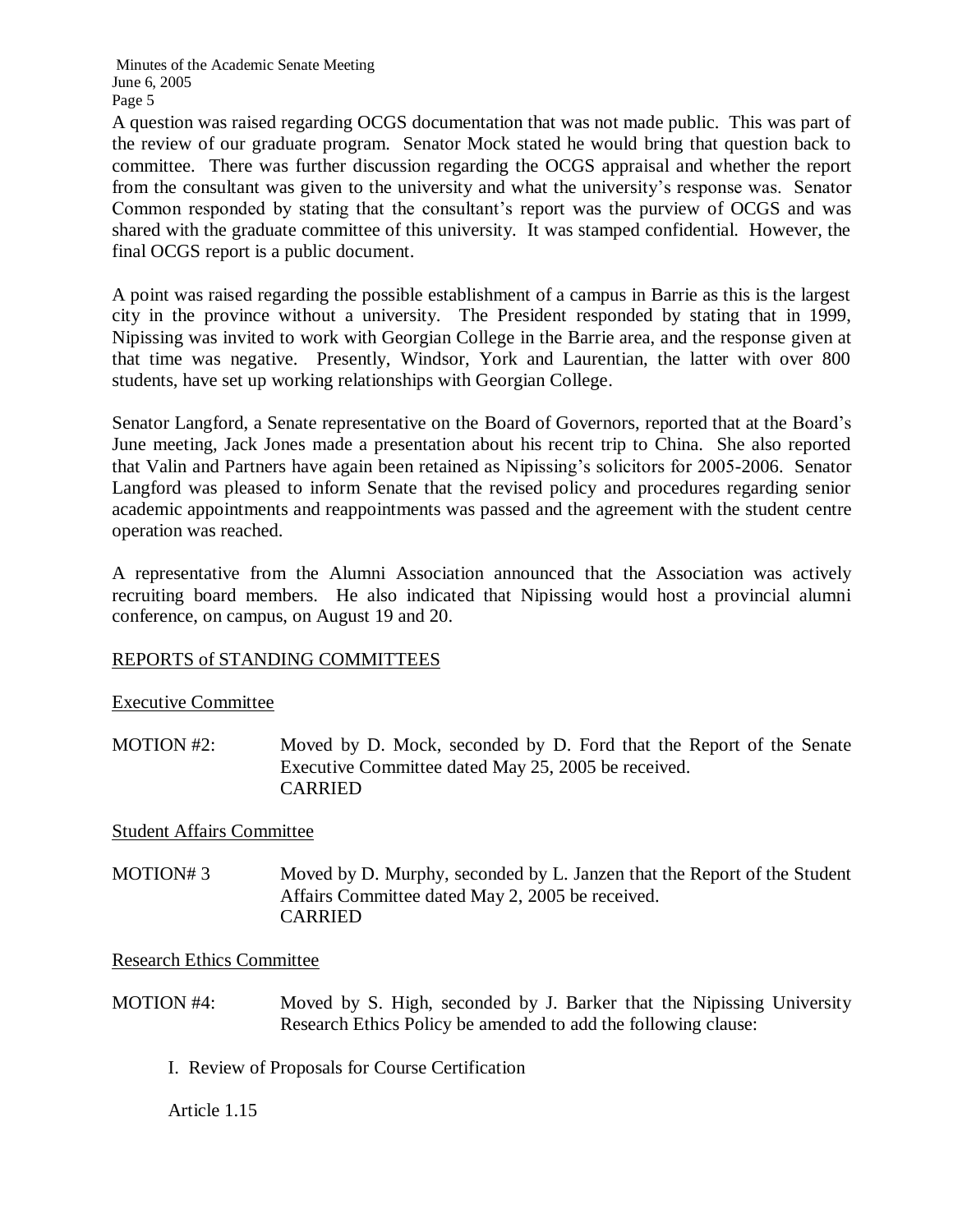Nipissing University instructors wanting to have a course assignment involving multiple student projects with human subjects (involving minimal or low risk research only) precleared for ethics approval must follow the procedure below. To allow time for a ruling before students are issued the course syllabus, the course instructor shall apply for ethics approval at least two weeks prior to the start of the term. Applications for course certification will not be considered once this deadline has passed. In these instances, students doing research with human subjects in an uncertified course would have to apply for ethics approval like any other university researcher.

In addition to the completion of the ethics application form, instructors applying for course certification must include the following information: (1) a thorough description of the assignment that outlines the nature of the research being undertaken as well as the potential research questions, (2) a general consent form to be used by students undertaking research with human subjects, and (3) a short statement of supervision that outlines the measures to be taken by the instructor to ensure that this Research Ethics Policy is being followed by student researchers (e.g. training, supervision, compliance).

Upon the completion of the course, the Nipissing University instructor will file a report with the Research Office using the form available on the web site.

CARRIED

## ELECTIONS

Election for one Arts and Science vacancy on the Academic Planning Committee

S. Muhlberger nominated by S. Srigley

MOTION #5: Moved by F. Noël, seconded by D. Lawrence that nominations cease. CARRIED

## **Acclaimed: S. Muhlberger**

Election for one Education vacancy on the Admissions, Promotions and Petitions Committee

A. Le Sage nominated by C. Richardson

MOTION #6: Moved by O. Ridler, seconded by D. Franks that nominations cease. CARRIED

## **Acclaimed: A. Le Sage**

Election for one Arts and Science representative on the APT Subcommittee (Arts)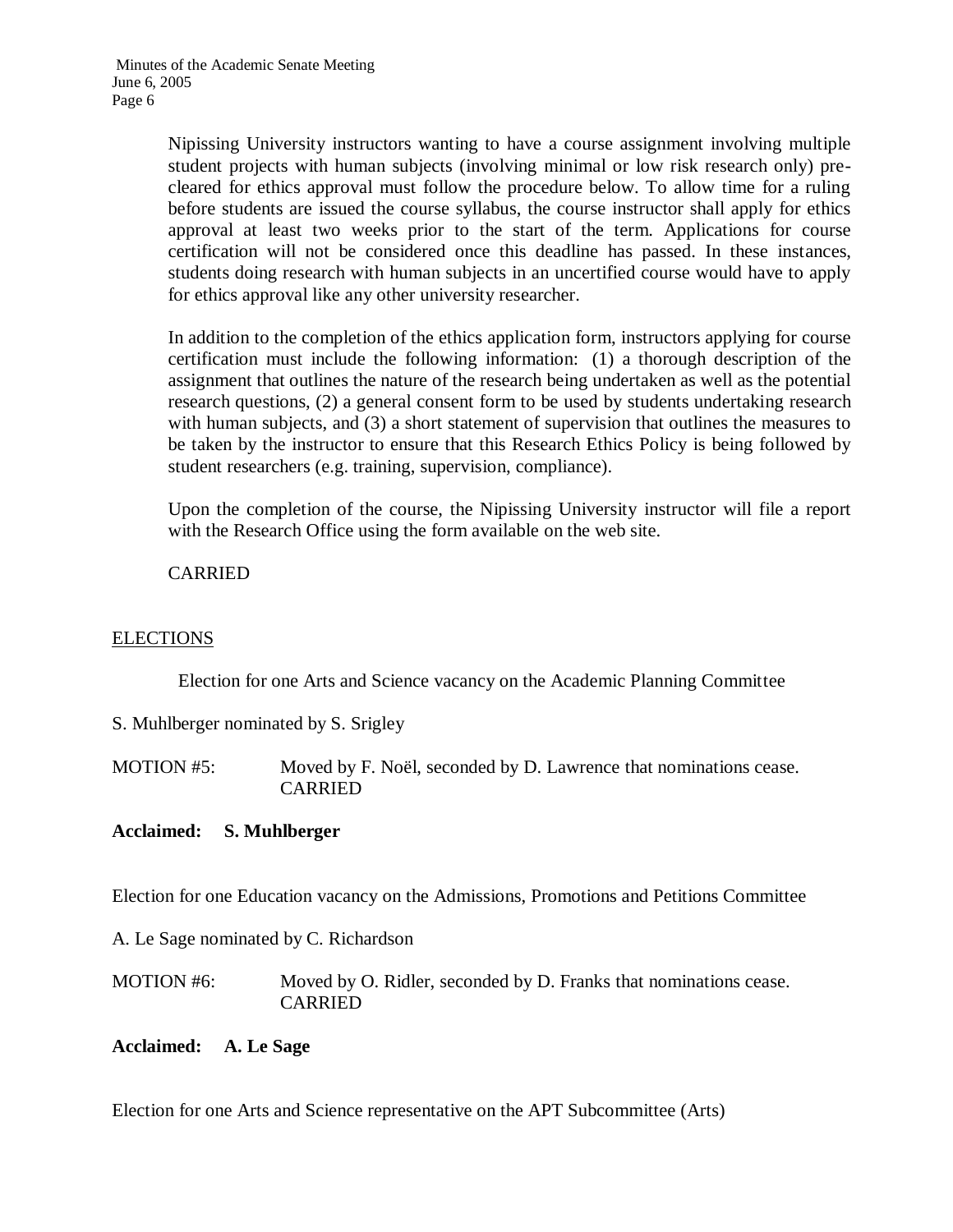J. Baffoe nominated by C. Sarlo

MOTION #7: Moved by S. Lawlor, seconded by S. Renshaw that nominations cease. CARRIED

#### **Acclaimed: J. Baffoe**

Election for on Education vacancy on the Research Ethics Committee

P. Joong nominated by W. Blair

MOTION #8: Moved by D. Lawrence, seconded by S. Van Nuland that nominations cease. CARRIED

## **Acclaimed: P. Joong**

Elections for two Education vacancies on the University Curriculum Committee

J. Allison nominated by R. Common

MOTION #9: Moved by F. Noël, seconded by D. Franks that nominations cease. CARRIED

**Acclaimed: J. Allison One vacancy remains**

Election for Alternate Speaker of Senate

L. Patriquin nominated by S. Van Nuland

MOTION #10: Moved by L. Janzen, seconded by S. Renshaw that nominations cease. CARRIED

## **Acclaimed: L. Patriquin**

Election for two Arts and Science vacancies on the Board of Governors

P. Nosko nominated by G. Pyle D. Rowbotham nominated by J. Kovacs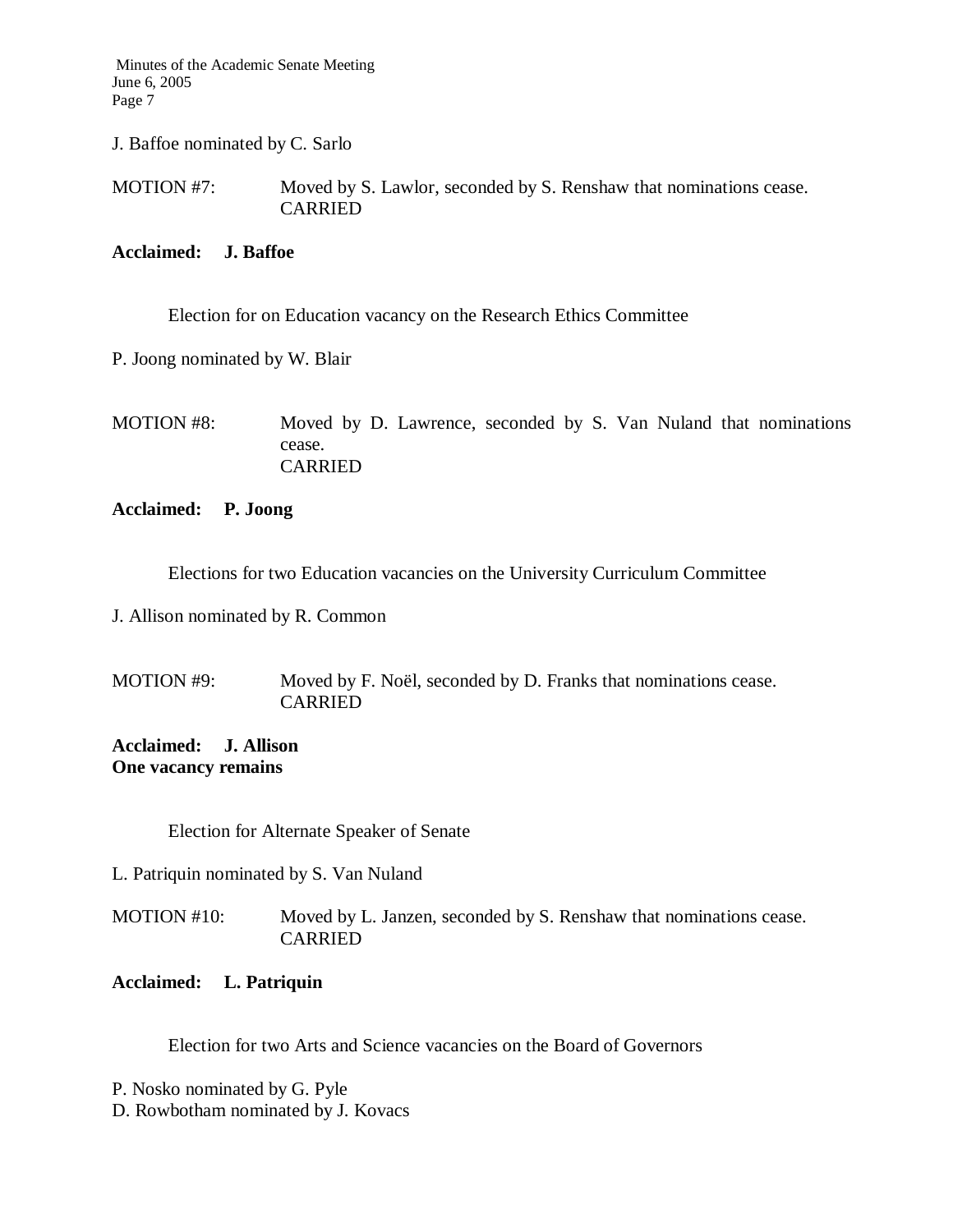MOTION #11: Moved by S. Lawlor, seconded by D. Jowett that nominations cease. CARRIED

## **Acclaimed: P. Nosko and D. Rowbotham**

Election for one vacancy for the Alumni Association (either faculty)

MA Parr nominated by R. Common

MOTION #12: Moved by O. Ridler, seconded by J. Barnett that nominations cease. CARRIED

## **Acclaimed: MA Parr**

Election of four tenure track faculty members, two from each faculty, to the Vice-President, Academic and Research Search Committee. Of those elected, one of these members shall be female and one may be a probationary (tenure track) faculty member.

## Arts and Science

D. Jowett nominated by S. Muhlberger D. Ford nominated by J. Barnett L. Patriquin nominated by G. Pyle W. Borody nominated by L. Kruk

MOTION #13: Moved by S. Muhlberger, seconded by S. Lawlor that nominations cease. **CARRIED** 

#### **Elected: D. Jowett and L. Patriquin**

Education

M. Kariuki nominated by G. Laronde T. Horton nominated by D. Franks H. Langford nominated by D. Jowett

MOTION #14: Moved by S. Van Nuland, seconded by G. Pyle that nominations cease. CARRIED

#### **Elected: T. Horton and H. Langford**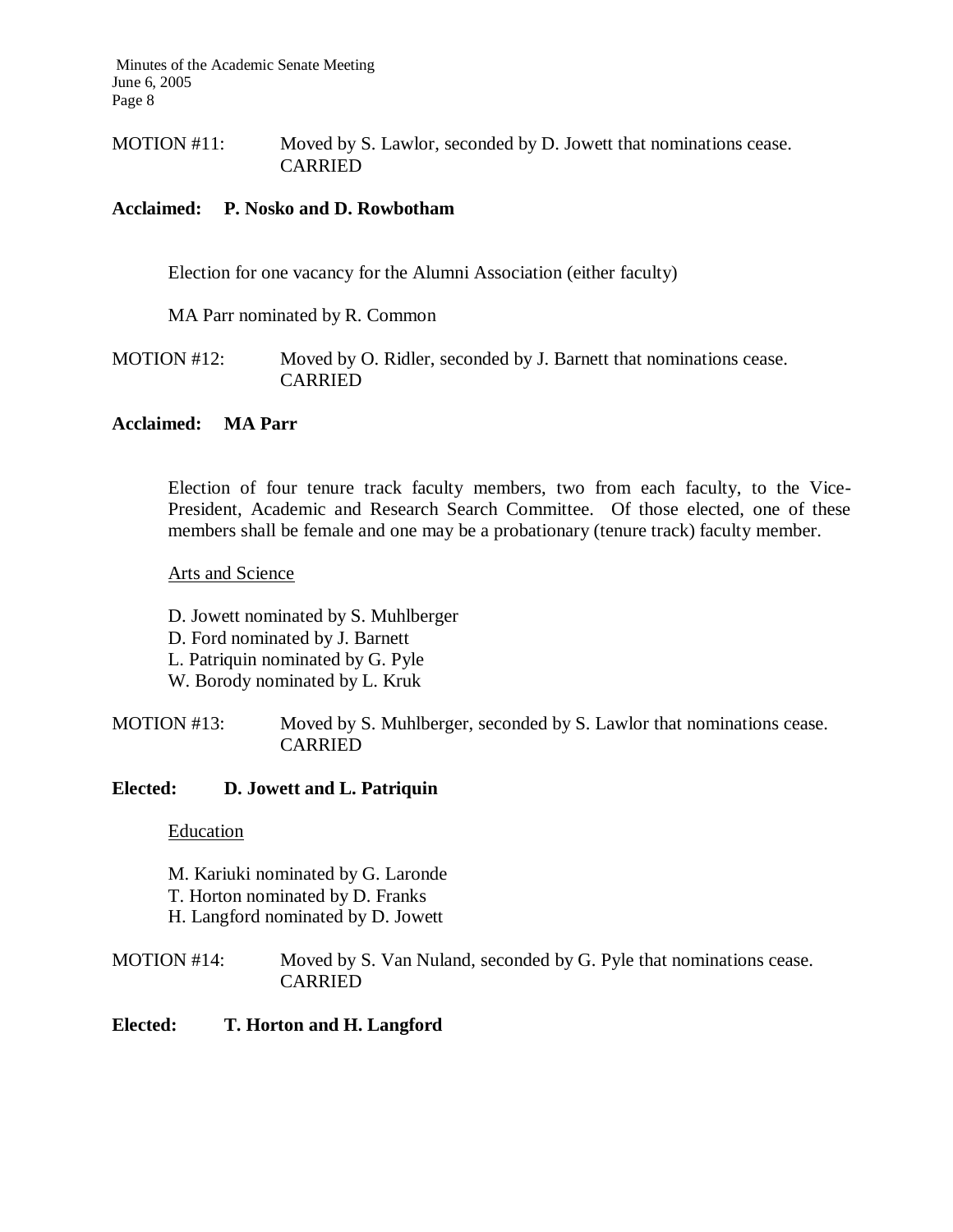#### NEW BUSINESS

## Concurrent Education Co-ordinating Committee

| MOTION #15: | Moved by P. Cook, seconded by S. Muhlberger that Senate consider receipt<br>of the report of the Concurrent Education Co-ordinating Committee dated<br>May 18, 2005.<br><b>CARRIED</b> |
|-------------|----------------------------------------------------------------------------------------------------------------------------------------------------------------------------------------|
| MOTION #16: | Moved by P. Cook, seconded by K. Topps that the Report of the Concurrent<br>Education Co-ordinating Committee dated May 18, 2005 be received.<br><b>CARRIED</b>                        |
| MOTION #17: | Moved by P. Cook, seconded by K. Topps that Mathematics BA4 and BSc4<br>options be added to the P/J and J/I divisions of the Concurrent Education<br>program.                          |

MOTION #18: Moved by P. Cook, seconded by D. Lawrence that the Geography BA4 option be added to the P/J and J/I divisions in the Concurrent Education program. CARRIED

*A motion of no confidence dated June 2, 2005 was withdrawn.*

CARRIED

Admissions, Petitions and Promotions Committee

| MOTION #19:    | Moved by A. Sparkes, seconded by J. Barnett that Senate consider receipt<br>of the Report of the Admissions, Petitions and Promotions Committee dated<br>June 3, 2005.<br><b>CARRIED</b> |
|----------------|------------------------------------------------------------------------------------------------------------------------------------------------------------------------------------------|
| MOTION $#20$ : | Moved by A. Sparkes, seconded D. Lawrence by that the Admissions,<br>Petitions and Promotions Committee Report dated June 3, 2005 be received.<br><b>CARRIED</b>                         |
| MOTION $#21$ : | Moved by A. Sparkes, seconded by S. Renshaw that students listed in<br>Appendix A be granted their respective degrees.<br><b>CARRIED</b>                                                 |